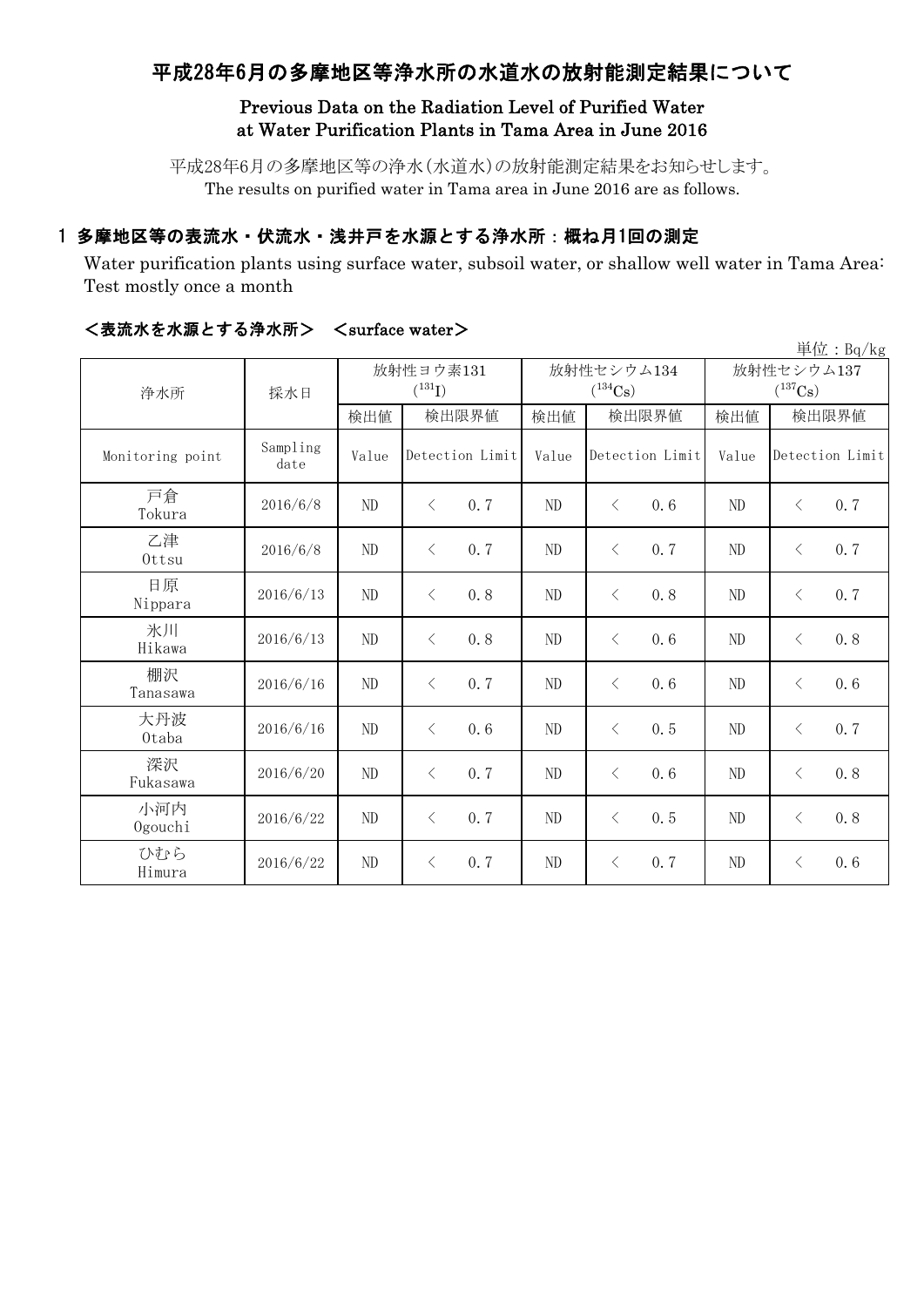| ヽレヽハルフィヽ ヒ フィァルヘ ヒ 冫 め /ナ フィフィノ / |                  |          |                          |       |                            |                            | 単位: Bq/kg        |  |
|-----------------------------------|------------------|----------|--------------------------|-------|----------------------------|----------------------------|------------------|--|
| 浄水所                               | 採水日              |          | 放射性ヨウ素131<br>$(^{131}I)$ |       | 放射性セシウム134<br>$(^{134}Cs)$ | 放射性セシウム137<br>$(^{137}Cs)$ |                  |  |
|                                   |                  | 検出値      | 検出限界値                    | 検出値   | 検出限界値                      | 検出値                        | 検出限界値            |  |
| Monitoring point                  | Sampling<br>date | Value    | Detection Limit          | Value | Detection Limit            | Value                      | Detection Limit  |  |
| 千ヶ瀬第二<br>Chigasedaini             | 2016/6/9         | ND       | 0.7<br>$\lt$             | ND    | $\langle$<br>0.7           | ND                         | 0.7<br>$\langle$ |  |
| 日向和田<br>Hinatawada                | 2016/6/9         | $\rm ND$ | 0.7<br>$\langle$         | ND    | 0.6<br>$\langle$           | ND                         | 0.6<br>$\lt$     |  |
| 成木<br>Nariki                      | 2016/6/15        | ND       | 0.6<br>$\lt$             | ND    | 0.7<br>$\langle$           | ND                         | 0.8<br>$\lt$     |  |
| 二俣尾<br>Futamatao                  | 2016/6/15        | ND       | 0.7<br>$\langle$         | ND    | $\langle$<br>0.4           | ND                         | 0.9<br>$\langle$ |  |
| 高月<br>Takatsuki                   | 2016/6/21        | ND       | 0.8<br>$\langle$         | ND    | 0.8<br>$\langle$           | ND                         | 0.7<br>$\lt$     |  |
| 沢井第一<br>Sawaidaiichi              | 2016/6/23        | ND       | 0.7<br>$\langle$         | ND    | 0.7<br>$\lt$               | ND                         | 0.7<br>$\lt$     |  |
| 御岳山<br>Mitakesann                 | 2016/6/27        | ND       | 0.7<br>$\langle$         | ND    | 0.7<br>$\lt$               | ND                         | 0.7<br>$\langle$ |  |

## <伏流水を水源とする浄水所> <subsoil water>

### <地下水(浅井戸)を水源とする浄水所> <shallow well>

|                    |                  |       |                  |       |                 |              | 単位: $Bq/kg$       |  |
|--------------------|------------------|-------|------------------|-------|-----------------|--------------|-------------------|--|
|                    | 採水日              |       | 放射性ヨウ素131        |       | 放射性セシウム134      | 放射性セシウム137   |                   |  |
| 浄水所                |                  |       | $(^{131}I)$      |       | $(^{134}Cs)$    | $(^{137}Cs)$ |                   |  |
|                    |                  | 検出値   | 検出限界値            | 検出値   | 検出限界値           | 検出値          | 検出限界値             |  |
| Monitoring point   | Sampling<br>date | Value | Detection Limit  | Value | Detection Limit | Value        | Detection Limit   |  |
| 杉並<br>Suginami     | 2016/6/8         | ND    | 0.6<br>$\langle$ | ND    | 0.5<br>⟨        | ND           | 0.6<br>$\langle$  |  |
| 上代継<br>Kamiyotsugi | 2016/6/14        | ND    | 0.7<br>$\langle$ | ND.   | 0, 7<br>ぐ       | ND           | 0, 8<br>$\langle$ |  |
| 大久野<br>$0$ guno    | 2016/6/20        | ND    | 0.6<br>$\lt$     | ND.   | 0.6<br>⟨        | ND           | 0, 7<br>$\langle$ |  |
| 上石原<br>kamiisihara | 2016/6/21        | ND    | 0.7<br>$\langle$ | ND    | 0.9<br>ぐ        | ND           | 0.9<br>⟨          |  |